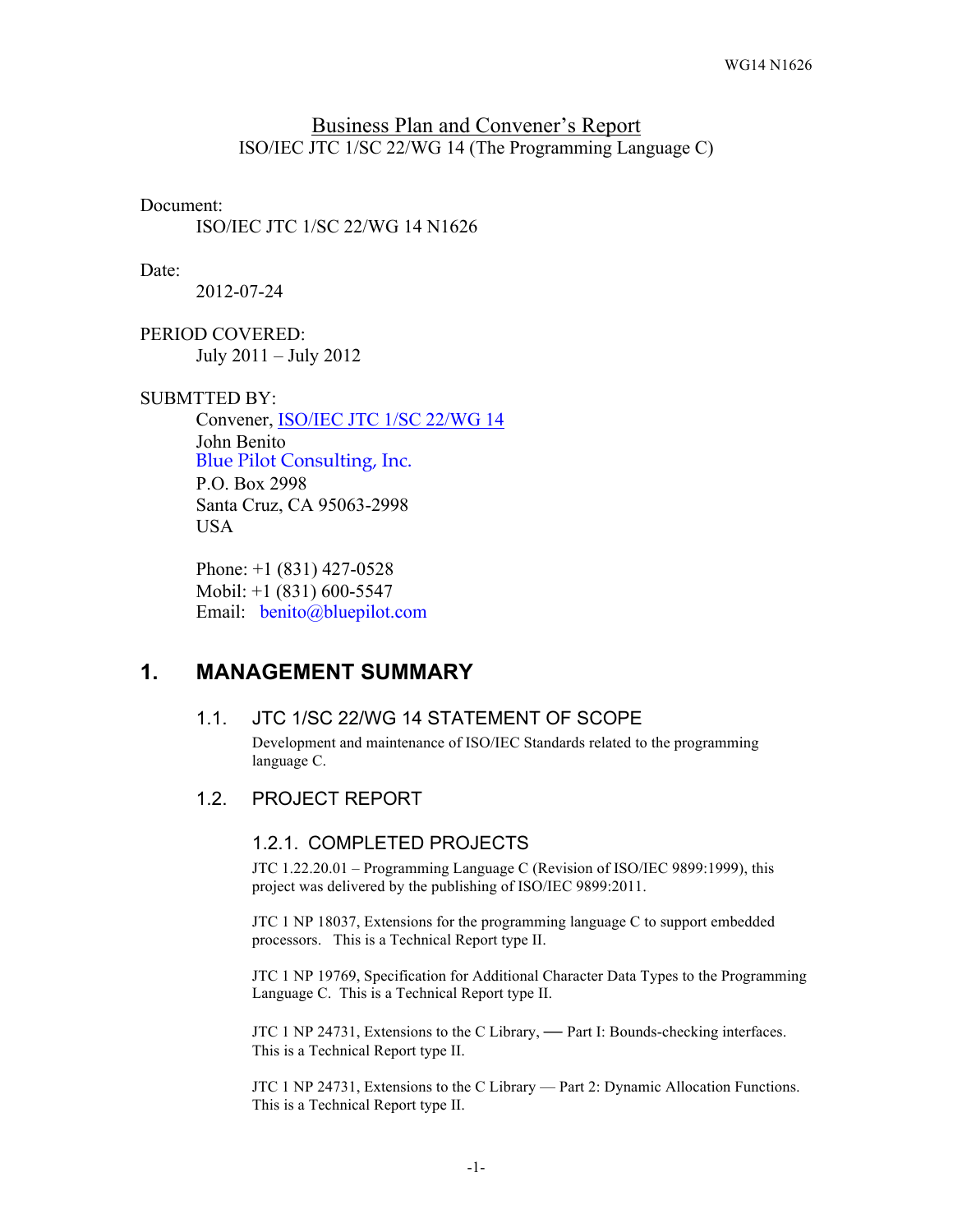JTC 1 NP 24732, Extensions for the programming language C to support decimal floating point arithmetic. This is a Technical Report type II.

JTC 1 NP 24747, Extensions for the C Standard Library to Support Mathematical Special Functions. This is an International standard.

# 1.2.2. PROJECTS UNDERWAY

Currently all projects are complete, published, being developed, or in the process of being published.

# 1.2.3. CANCELLED PROJECTS

None over this period.

## 1.2.4. COOPERATION and COMPETITION

Where appropriate, WG 14 has established active liaisons with other SC 22 working groups. A category C liaison has been established with the MISRA C working group. There is no apparent direct competition with any other current SC 22 working group.

# **2. PERIOD REVIEW**

# 2.1. MARKET REQUIREMENTS

WG 14 feels that it responded to the C user community concerns and to the C implementers issues when the ISO/IEC 9899:1999 standard was updated ahead of schedule, in 2011. WG 14 believes that the ISO/IEC 9899:2011 standard answered many concerns and kepts the International Standard for the C programming language current.

WG14 believes the current work on TS 17961 address important issues that benefit the entire C community.

WG14 is also studying whether Technical Specifications in the area of C bindings to the new IEEE Floating-point standard are appropriate.

## 2.2. ACHIEVEMENTS

- WG 14 is currently working on 11 open defect reports logged against 9899:2011.
- WG 14 published 9899:2011 TC 1 that makes two minor changes to the Standard, see SC 22 N 4718.
- WG 14 successful published a revision of 9899:1999 as 9899:2011.
- WG14 has worked on all the Defect Reports filed for TR 18037; the Defect Report Log for TR 18037 is current.
- WG 14 successfully started a new project to publish a Technical Specification 17961, see SC 22 N 4717.

# 2.3. RESOURCES

WG 14 meets two times per year in co-located technical sessions with the US Task Group INCITS PL22.11. Over the past several years, WG 14 has timed at least one of its yearly technical sessions to coincide with WG 21 and WG 23, allowing those technical experts that would like to attend both technical sessions the opportunity to do so without extra travel. The WG 14 Convener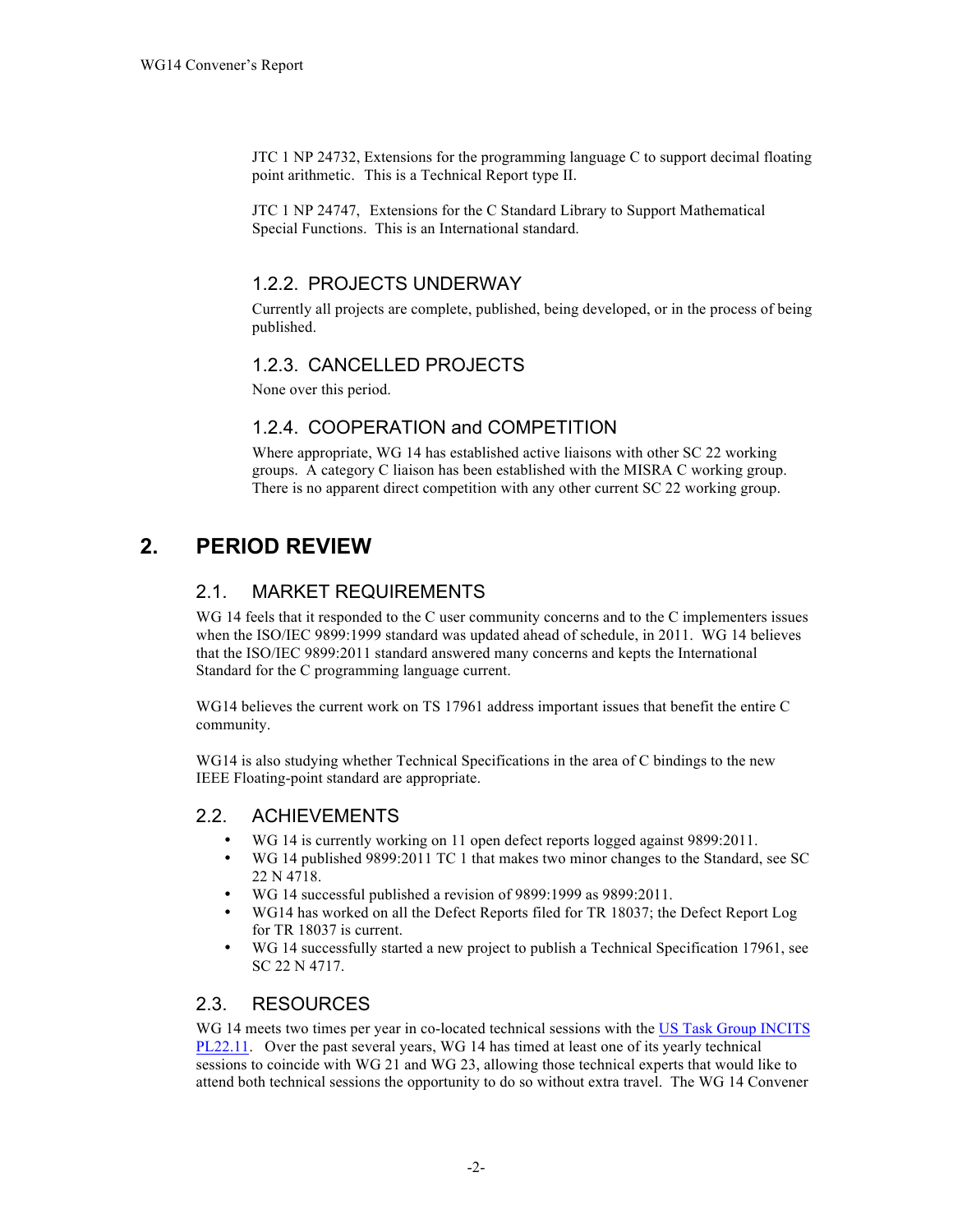would like to thank the WG 21 Convener for the extended effort it takes to coordinate common meeting locations and liaison between the two working groups.

Fourteen countries participate by attending these meetings or by being involved in the technical discussions that take place over the reflector. The countries are: Australia, Canada, Denmark, France, Germany, Italy, Ireland, Japan, Netherlands, Norway, Russia, Sweden, UK, and the USA.

WG14 has been monitoring the cross-language standards activities, and are using the ISO/IEC JTC 1/WG 20 guidelines on extended characters. WG 14 has also keeps appraised of the requirements of the LIA-1, 2 standards.

WG14 liaison appointments are:

| Group      | Name/Type           | $Person(s)$ assigned    |
|------------|---------------------|-------------------------|
| WG 21      | $C++$               | Group liaison assigned  |
| <b>FSG</b> | Free Standard Group | Nick Stoughton          |
| WG 23      | Vulnerabilities     | Tom Plum                |
| MISRA-C    | Category-C Liaison  | <b>Steve Montgomery</b> |

# **3. FOCUS NEXT WORK PERIOD**

WG14 will focus on:

- Resolving defect reports for 9899:2011.<br>• Developing TS 17961
- Developing TS 17961

The Committee has discussed several other possible new work items, and is currently studying the possibilities for a Technical Specification on a C binding to the new IEEE Floating-point standard.

#### 3.1. DELIVERABLES

None.

### 3.2. STRATEGIES

WG14 believes that routine handling will suffice to complete the progress desired.

### 3.3. RISKS

No problems are anticipated.

#### 3.4. OPPORTUNITIES

None.

### 3.5. WORK PROGRAM PRIORITIES

WG 14 will respond to any Defect Reports logged for the current ISO/IEC 9899:2011 Standard and the four published Technical Reports TR 18037, TR 19769, TR 24731–1, TR 24731-2 and IS 24747. WG 14 will work on the development of the Technical Specification 17961.

# **4. OTHER ITEMS**

# 4.1. POSSIBLE ACTION REQUESTS AT FORTHCOMING PLENARY None.

 <sup>1</sup> Dinkumware, Intel, Microsoft, Oracle, Plum Hall, and Perennial.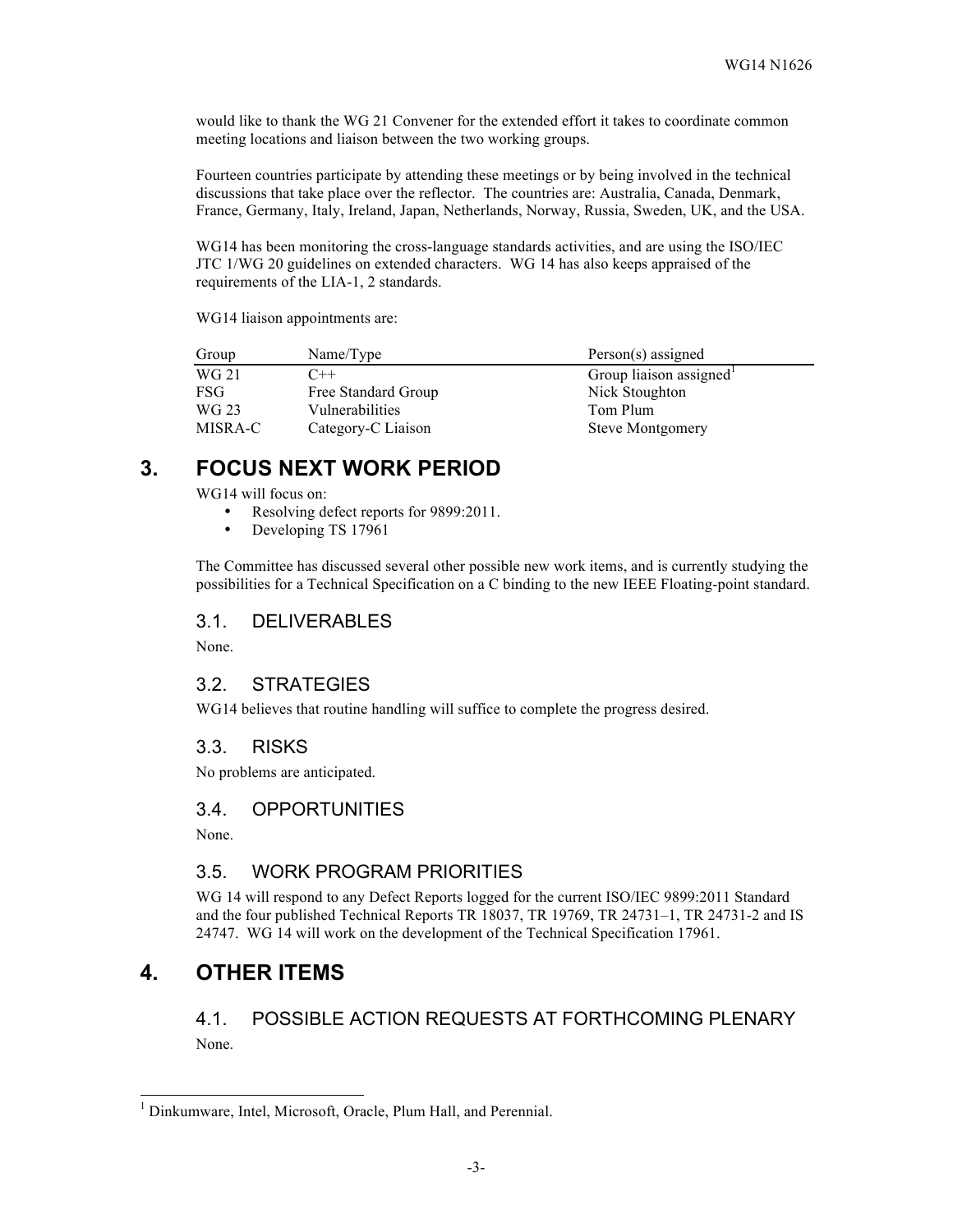## 4.2. PROJECT EDITORS

The following individuals have been appointed project editors and backup project editors:

- JTC 1.22.20.01, *Programming Language C (Revision of ISO/IEC 9899:2011)* Larry Jones (Project Editor), David Keaton (Backup Project Editor).
- JTC 1 NP 18037, *Extensions for the programming language C to support embedded processors*. Willem Wakker (Project Editor), John Benito (Backup Project Editor)

JTC 1 NP 19769, *Specification for Additional Character Data Types to the Programming Language C*.

John Benito (Project Editor)

JTC 1 NP 24731, *Extensions to the C Library – Part I: Bounds-checking interfaces* John Benito (Project Editor), P. J. Plauger (Backup Project Editor)

JTC 1 NP 24731, *Extensions to the C Library – Part 2: Dynamic Allocation Functions*. John Benito (Project Editor)

JTC 1 NP 24732, *Extensions for the programming language C to support decimal floating point arithmetic*

Edison Kwok (Project Editor), P. J. Plauger (Backup Project Editor)

JTC 1 NP 24747*, Extensions for the Standard Library of the Programming Language C to Support Mathematical Special Functions*

John Benito (Project Editor), P. J. Plauger (Backup Project Editor)

JTC 1 NP 17961, *C Secure Coding Rules* Robert Seacord (Project Editor), John Benito (Backup Project Editor)

## 4.3. ELECTRONIC DOCUMENT DISTRIBUTION

WG 14 has conducted some of its detailed technical discussion using email reflector provided by the Danish UNIX Users Group, Copenhagen University College of Engineering and Keld Simonsen.

WG 14 also has an ftp and Web site provided by courtesy of the Copenhagen University College of Engineering, Danish UNIX Users Group and Keld Simonsen.

WG 14 uses a secure wiki setup and maintained by Keld Simonsen. This wiki is used for quick exchange of documents during and between meetings eliminating the need for paper during the meeting. WG 14 would like to thank Dinkumware Ldt. for the many years that they sponsored this wiki.

WG 14 is now providing all the appropriate committee documents on the Committee Web site, eliminating the need for paper mailings.

WG 14 also provides teleconference capabilities whenever possible allowing technical experts that are not able to travel to participate.

## 4.4. RECENT MEETINGS

| 05-09 Feb 1996 | Irvine, CA USA  | ANSI     |
|----------------|-----------------|----------|
| 24-28 Jun 1996 | Amsterdam, NL   | NEN, ACE |
| 21-15 Oct 1996 | Toronto, Canada | SCC, IBM |